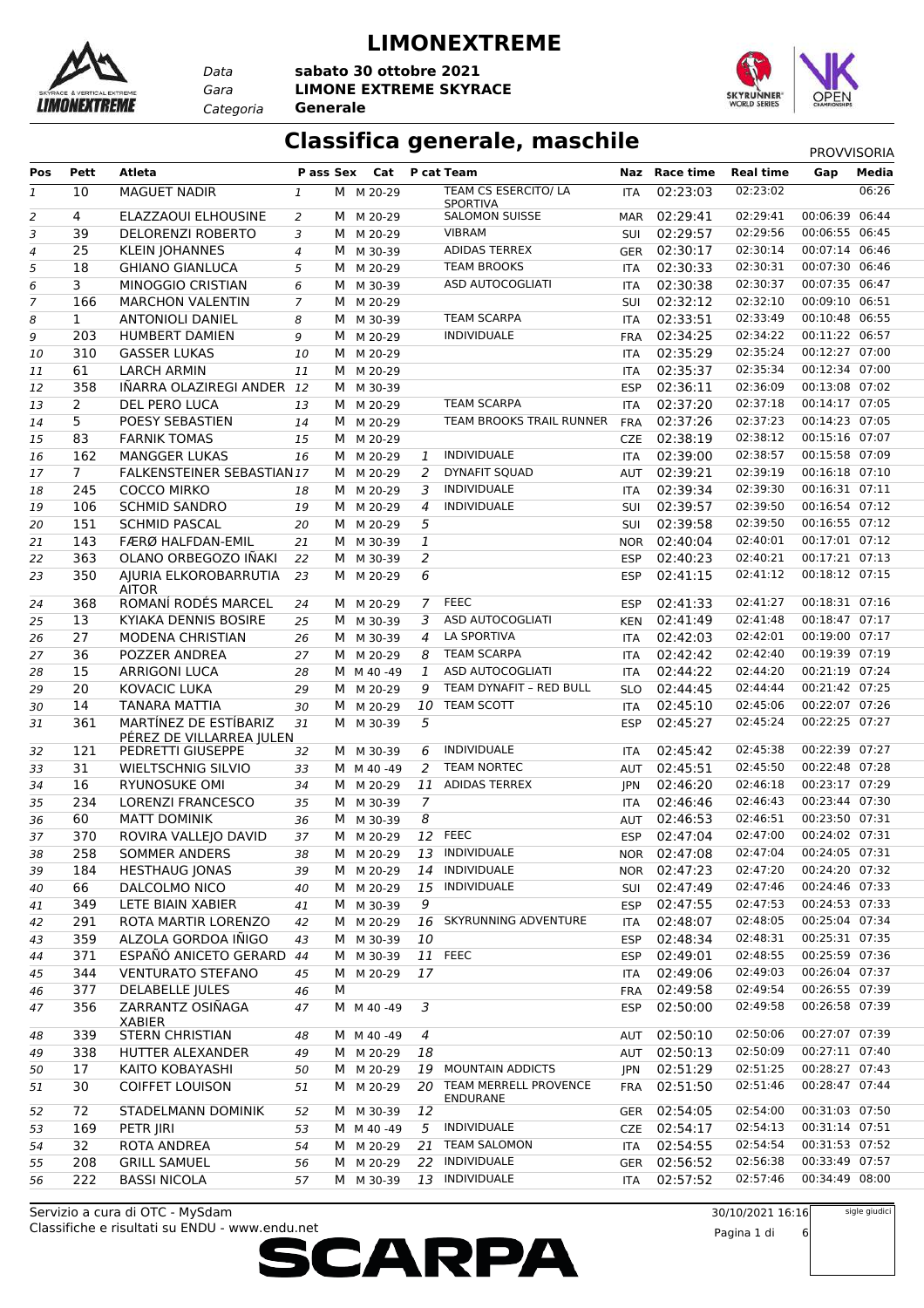|     |      |                                 |     |   |                         |                |                        |            |               |                  | <b>FRUVVIJURIA</b> |               |
|-----|------|---------------------------------|-----|---|-------------------------|----------------|------------------------|------------|---------------|------------------|--------------------|---------------|
| Pos | Pett | Atleta                          |     |   | Pass Sex Cat P cat Team |                |                        |            | Naz Race time | <b>Real time</b> | Gap                | Media         |
| 57  | 367  | LLADÓ HERNÁNDEZ                 | 58  |   | M M 30-39               |                | 14 FEEC                | <b>ESP</b> | 02:58:08      | 02:58:04         | 00:35:06 08:01     |               |
|     |      | <b>WIFRED</b>                   |     |   |                         |                |                        |            |               |                  |                    |               |
| 58  | 164  | HENCHOZ VALENTIN                | 59  |   | M M 20-29               | 23             |                        | <b>SUI</b> | 02:58:13      | 02:58:08         | 00:35:10 08:01     |               |
| 59  | 362  | ZUBIZARRETA URIA BORJA          | 60  |   | M M 20-29               | 24             |                        | <b>ESP</b> | 02:58:31      | 02:58:29         | 00:35:29 08:02     |               |
| 60  | 305  | <b>JAHNKE RONALD</b>            | 61  |   | M M 30-39               | 15             |                        | GER        | 02:59:46      | 02:59:41         | 00:36:44 08:05     |               |
|     |      |                                 |     |   |                         |                |                        |            |               |                  | 00:37:23 08:07     |               |
| 61  | 9    | <b>STEINDL ANDREAS</b>          | 64  | M | M 30-39                 | 16             | <b>TEAM DYNAFIT</b>    | SUI        | 03:00:26      | 03:00:25         |                    |               |
| 62  | 351  | LUJAMBIO APEZETXEA              | 65  | М | M 30-39                 | 17             |                        | <b>ESP</b> | 03:00:59      | 03:00:56         | 00:37:57 08:09     |               |
|     |      | <b>HODEI</b>                    |     |   |                         |                |                        |            |               |                  |                    |               |
| 63  | 37   | <b>MANZI EMANUELE</b>           | 67  |   | M M 40-49               | 6              | US MALONNO-SCARPA      | ITA        | 03:01:25      | 03:01:24         | 00:38:23 08:10     |               |
| 64  | 216  | LAUDY EWOUD                     | 69  |   | M M 20-29               | 25             |                        | <b>NED</b> | 03:03:33      | 03:03:28         | 00:40:31 08:16     |               |
| 65  | 318  | <b>AGOSTINI MATTEO</b>          | 70  |   | M M 20-29               |                | 26 INDIVIDUALE         | <b>ITA</b> | 03:03:39      | 03:03:36         | 00:40:36 08:16     |               |
| 66  | 35   | <b>WAGNER THOMAS</b>            | 71  |   | M M 40-49               | $\overline{7}$ | <b>TEAM SALOMON</b>    | AUT        | 03:04:15      | 03:04:05         | 00:41:13 08:17     |               |
| 67  | 79   | <b>BIEGEL MARKUS</b>            | 72  |   | M M 40-49               | 8              |                        |            | GER 03:05:51  | 03:05:47         | 00:42:49 08:22     |               |
| 68  | 119  | <b>ALIPPI GABRIELE</b>          | 74  |   | M M 40-49               | 9              | ASD FALCHI LECCO       | <b>ITA</b> | 03:06:46      | 03:06:38         | 00:43:43 08:24     |               |
| 69  | 138  | ANDRES LUDWIG                   | 75  |   | M M 20-29               | 27             |                        | <b>ITA</b> | 03:06:47      | 03:06:43         | 00:43:45 08:24     |               |
|     |      |                                 |     |   |                         |                |                        |            |               | 03:06:56         | 00:43:58 08:25     |               |
| 70  | 255  | AMEDEO PIERRE                   | 76  | M |                         |                |                        | FRA        | 03:07:01      |                  |                    |               |
| 71  | 248  | <b>HÅKANSSON HENRIK</b>         | 77  | M | M 20-29                 | 28             |                        | SWE        | 03:07:06      | 03:07:02         | 00:44:04 08:25     |               |
| 72  | 267  | PIAZZANO MATTIA                 | 79  |   | M M 30-39               |                | 18 INDIVIDUALE         | <b>ITA</b> | 03:07:37      | 03:07:31         | 00:44:34 08:27     |               |
| 73  | 29   | <b>BERGE FOYN THOMAS</b>        | 82  | M | M 20-29                 | 29             | <b>TEAM INOV8</b>      |            | NOR 03:09:10  | 03:08:57         | 00:46:07 08:31     |               |
| 74  | 185  | VAN DE PLASSCHE TOM             | 83  | M | M 20-29                 | 30             | INDIVIDUALE            | <b>NED</b> | 03:09:18      | 03:09:15         | 00:46:16 08:31     |               |
|     |      | <b>ARENT</b>                    |     |   |                         |                |                        |            |               |                  |                    |               |
| 75  | 331  | COLOMBO ALESSANDRO              | 84  | M | M 30-39                 | 19             | <b>INDIVIDUALE</b>     | ITA        | 03:09:39      | 03:09:30         | 00:46:36 08:32     |               |
| 76  | 123  | THORNTON COLIN                  | 87  |   | M M 40-49               | 10             |                        | <b>NOR</b> | 03:11:32      | 03:11:27         | 00:48:30 08:37     |               |
| 77  | 378  | <b>LONGHI ROBERTO</b>           | 89  | M | $M$ 60+                 | 1              | <b>INDIVIDUALE</b>     | <b>ITA</b> | 03:12:44      | 03:12:39         | 00:49:42 08:40     |               |
|     | 320  | <b>TORRESI MARCO</b>            |     |   | M 30-39                 | 20             | ASD SPACE RUNNING      |            | 03:12:58      | 03:12:41         | 00:49:55 08:41     |               |
| 78  |      |                                 | 90  | M |                         |                |                        | <b>ITA</b> |               |                  |                    |               |
| 79  | 297  | PRIVAT QUENTIN                  | 92  |   | M M 20-29               | 31             |                        |            | FRA 03:15:10  | 03:14:53         | 00:52:08 08:47     |               |
| 80  | 70   | <b>ANTONIOLI LUCA</b>           | 93  |   | M M 30-39               | 21             | SPORTING CLUB LIVIGNO  | <b>ITA</b> | 03:15:49      | 03:15:37         | 00:52:47 08:49     |               |
| 81  | 312  | <b>COMINOLI LUCA</b>            | 94  |   | M M 40-49               | 11             | INDIVIDUALE            | ITA        | 03:15:56      | 03:15:45         | 00:52:53 08:49     |               |
| 82  | 366  | PRANDI CRISTIAN                 | 95  |   | M M 30-39               | 22             | INDIVIDUALE            | <b>ITA</b> | 03:16:10      | 03:16:05         | 00:53:07 08:50     |               |
| 83  | 12   | SIMUKEKA JEAN BAPTISTE          | 96  |   | M M 30-39               | 23             | ASD AUTOCOGLIATI       |            | RWA 03:16:26  | 03:16:25         | 00:53:24 08:50     |               |
| 84  | 375  | <b>GUERRI GABRIELE</b>          | 97  |   | M M 20-29               | 32             | <b>TEAM SCARPA</b>     | <b>ITA</b> | 03:16:28      | 03:16:26         | 00:53:25 08:50     |               |
|     | 64   | <b>GILSON FLORIAN</b>           |     |   | M M 30-39               | 24             | INDIVIDUALE            |            | FRA 03:17:31  | 03:17:23         | 00:54:28 08:53     |               |
| 85  |      |                                 | 100 |   |                         |                |                        |            |               |                  |                    |               |
| 86  | 167  | <b>DEILLON MATTHIEU</b>         | 101 | M | M 20-29                 | 33             |                        | SUI        | 03:18:39      | 03:18:35         | 00:55:37 08:56     |               |
| 87  | 321  | PIZZOLATO MANUEL                | 102 | M | M 30-39                 | 25             | INDIVIDUALE            | <b>ITA</b> | 03:18:55      | 03:18:48         | 00:55:53 08:57     |               |
| 88  | 33   | LEHNER KORBINIAN                | 103 | M | M 20-29                 |                | 34 TEAM SALOMON        | GER        | 03:19:07      | 03:19:04         | 00:56:04 08:58     |               |
| 89  | 301  | <b>ANGELI MICHELE</b>           | 104 |   | M M 40-49               | 12             | INDIVIDUALE            | <b>ITA</b> | 03:19:41      | 03:19:31         | 00:56:38 08:59     |               |
| 90  | 341  | <b>BARTOLI MICHELE</b>          | 107 |   | M M 30-39               | 26             | INDIVIDUALE            | ITA        | 03:20:20      | 03:20:16         | 00:57:18 09:01     |               |
| 91  | 279  | <b>ROVERI GIORGIO</b>           | 108 |   | M M 40-49               | 13             | INDIVIDUALE            | <b>ITA</b> | 03:20:25      | 03:20:18         | 00:57:23 09:01     |               |
| 92  | 357  | <b>FARINA MATTEO</b>            | 109 | M | M 20-29                 | 35             | LIBERO                 |            | 03:20:50      | 03:20:39         | 00:57:48 09:02     |               |
|     |      |                                 |     |   |                         |                |                        | ITA        |               |                  |                    |               |
| 93  | 218  | LONGHI MARCO                    | 110 |   | M M 30-39               |                | 27 INDIVIDUALE         | <b>ITA</b> | 03:20:58      | 03:20:50         | 00:57:55 09:03     |               |
| 94  | 50   | <b>STEWART DOUG</b>             | 112 |   | M M 30-39               |                | 28 INDIVIDUALE         | <b>GBR</b> | 03:23:03      | 03:22:59         | 01:00:01 09:08     |               |
| 95  | 81   | <b>DEGANO MASSIMO</b>           | 113 |   | M M 30-39               | 29             | TEAM ALDO MORO PALUZZA | ITA        | 03:23:05      | 03:22:54         | 01:00:02 09:08     |               |
| 96  | 300  | <b>WEIG SIMON</b>               | 114 |   | M M 30-39               | 30             |                        | GER        | 03:23:10      | 03:23:03         | 01:00:08 09:09     |               |
| 97  | 177  | <b>MEINERO SAMUELE</b>          | 115 |   | M M 40 -49              |                | 14 INDIVIDUALE         | ITA        | 03:23:39      | 03:23:21         | 01:00:36 09:10     |               |
| 98  | 275  | <b>UGOLINI FILIPPO</b>          | 116 |   | M M 30-39               | 31             | ASD FALCHI LECCO       | <b>ITA</b> | 03:24:06      | 03:24:03         | 01:01:04 09:11     |               |
| 99  | 129  | <b>TOMASONI STEFANO</b>         | 117 |   | M M 50-59               | 1              | INDIVIDUALE            |            | 03:24:22      | 03:24:17         | 01:01:19 09:12     |               |
|     |      |                                 |     |   |                         |                |                        | ITA        |               | 03:24:24         | 01:01:28 09:12     |               |
| 100 | 154  | <b>CITRA MARCO</b>              | 118 |   | M M 30-39               | 32             | MUGELLO OUTDOOR        | ITA        | 03:24:30      |                  |                    |               |
| 101 | 262  | PIEROPAN ALBERTO                | 119 |   | M M 20-29               | 36             | LIBERO                 | ITA        | 03:24:47      | 03:24:41         | 01:01:44 09:13     |               |
| 102 | 88   | RIBERA ESPELT RAMON             | 120 |   | M M 30-39               | 33             |                        | <b>ESP</b> | 03:25:28      | 03:25:19         | 01:02:26 09:15     |               |
| 103 | 376  | PUTZER ULRICH                   | 122 |   | M M 40-49               |                | 15 ASV AFING           | ITA        | 03:27:48      | 03:27:41         | 01:04:45 09:21     |               |
| 104 | 284  | DALLAGO LORIS                   | 123 |   | M M 40-49               | 16             | INDIVIDUALE            | ITA        | 03:27:54      | 03:27:47         | 01:04:52 09:21     |               |
| 105 | 277  | <b>IAIZA GIACOMO</b>            | 124 |   | M M 30-39               | 34             | INDIVIDUALE            | ITA        | 03:27:54      | 03:27:41         | 01:04:52 09:21     |               |
| 106 | 82   | <b>FARNIK MICHAL</b>            | 126 |   | M M 50-59               | 2              |                        |            | CZE 03:28:47  | 03:28:36         | 01:05:45 09:24     |               |
|     |      |                                 |     |   |                         |                |                        |            |               |                  |                    |               |
| 107 | 93   | <b>CAMPANA MARCO</b>            | 127 |   | M M 30-39               | 35             | INDIVIDUALE            | SUI        | 03:28:57      | 03:28:38         | 01:05:55 09:24     |               |
| 108 | 101  | <b>HEISS SEBASTIAN</b>          | 129 |   | M M 20-29               | 37             |                        | GER        | 03:29:21      | 03:29:14         | 01:06:18 09:25     |               |
| 109 | 73   | CRESTANINI ALESSANDRO           | 131 |   | M M 40 -49              |                | 17 INDIVIDUALE         | ITA        | 03:30:03      | 03:29:55         | 01:07:01 09:27     |               |
| 110 | 225  | CAPACCHIONE MATTEO              | 133 |   | M M 30-39               |                | 36 INDIVIDUALE         | <b>ITA</b> | 03:30:34      | 03:30:25         | 01:07:32 09:29     |               |
| 111 | 137  | <b>LILLI ANDREA</b>             | 134 |   | M M 40-49               | 18             | INDIVIDUALE            | ITA        | 03:31:03      | 03:30:53         | 01:08:00 09:30     |               |
| 112 | 224  | <b>GNUFFI FABRIZIO</b>          | 135 |   | M M 40-49               | 19             | INDIVIDUALE            | <b>ITA</b> | 03:31:17      | 03:31:11         | 01:08:14 09:30     |               |
| 113 | 372  | <b>MASTROGIORGIO CARLO</b>      | 136 |   | M M 30-39               |                | 37 INDIVIDUALE         | ITA        | 03:31:20      | 03:31:03         | 01:08:17 09:31     |               |
|     |      |                                 |     |   |                         |                |                        |            |               |                  |                    |               |
| 114 | 256  | <b>BEZZI SIMONE</b>             | 137 |   | M M 40-49               | 20             | <b>TEAM PASTURO</b>    | ITA        | 03:31:21      | 03:31:05         | 01:08:19 09:31     |               |
| 115 | 254  | <b>ARTAZ TIZIANO</b>            | 138 |   | M M 30-39               | 38             | INDIVIDUALE            | ITA        | 03:31:37      | 03:31:30         | 01:08:34 09:31     |               |
| 116 | 201  | SIGNORI MAURIZIO                | 139 |   | M M 50-59               | 3              |                        | ITA        | 03:31:42      | 03:31:36         | 01:08:40 09:32     |               |
| 117 | 116  | RIGONI JACOPO                   | 140 | M | M 20-29                 | 38             | INDIVIDUALE            | ITA        | 03:32:27      | 03:32:16         | 01:09:25 09:34     |               |
| 118 | 24   | <b>BARBUSCIO MARCO</b>          | 141 |   | M M 20-29               | 39             |                        | ITA        | 03:32:43      | 03:32:42         | 01:09:41 09:34     |               |
| 119 | 181  | SEGATTA NICOLA                  | 142 |   | M M 40-49               |                | 21 INDIVIDUALE         | ITA        | 03:32:52      | 03:32:46         | 01:09:49 09:35     |               |
|     |      | Servizio a cura di OTC - MySdam |     |   |                         |                |                        |            |               | 30/10/202116.16  |                    | sigle giudici |
|     |      |                                 |     |   |                         |                |                        |            |               |                  |                    |               |

Classifiche e risultati su ENDU - www.endu.net Servizio a cura di OTC - MySdam



30/10/2021 16:16 Pagina 2 di 6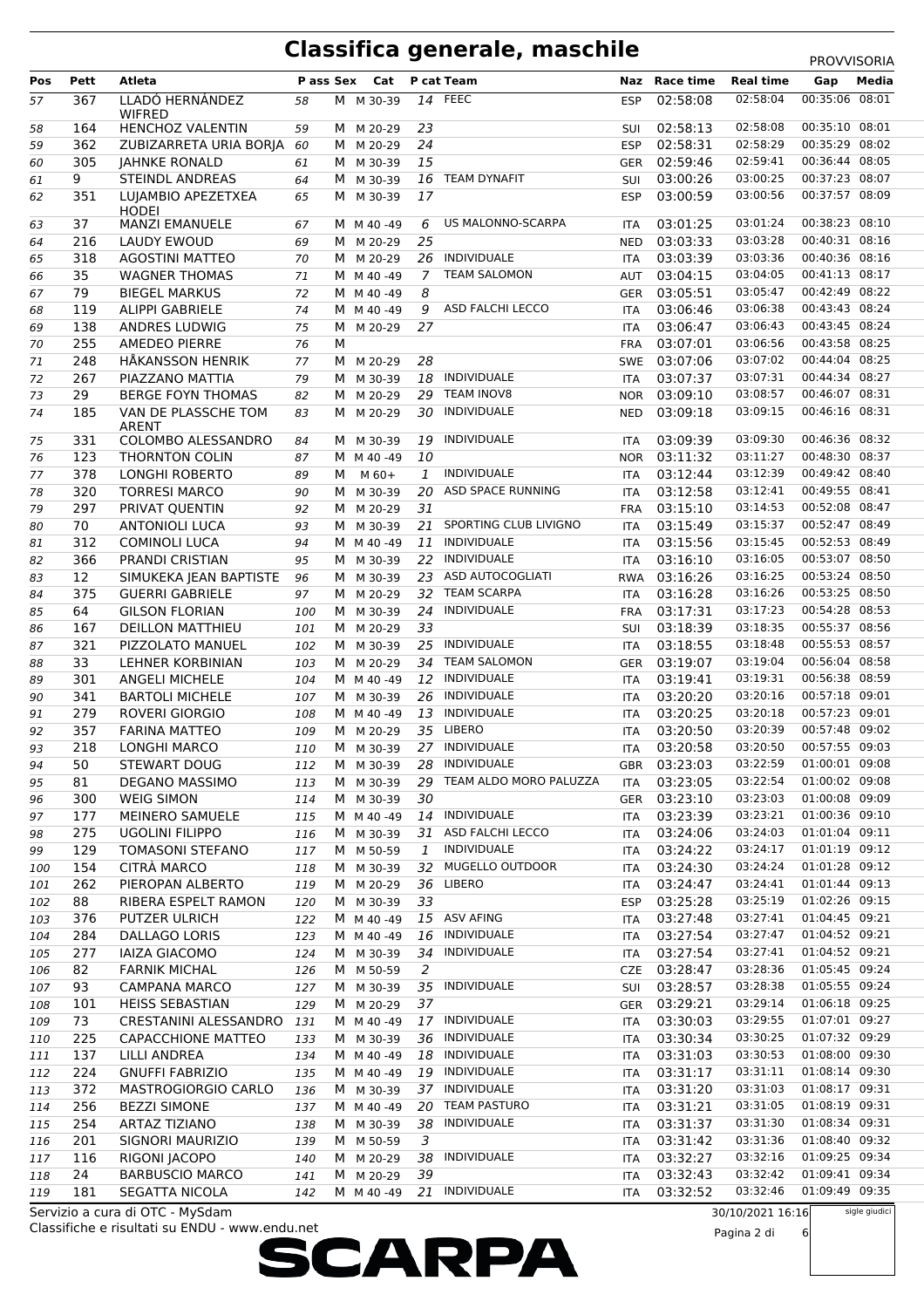| Pos | Pett | Atleta                     | P ass Sex |   | Cat        |                | P cat Team          | Naz        | Race time | <b>Real time</b> | Gap            | Media |
|-----|------|----------------------------|-----------|---|------------|----------------|---------------------|------------|-----------|------------------|----------------|-------|
|     |      |                            |           |   |            |                |                     |            |           |                  |                | 09:35 |
| 120 | 239  | DRECHSEL BENJAMIN          | 144       | М | M 20-29    | 40             |                     | <b>GER</b> | 03:33:04  | 03:32:52         | 01:10:01       |       |
| 121 | 76   | DEBERTOLIS ALESSANDRO 145  |           | M | M 30-39    | 39             | <b>INDIVIDUALE</b>  | ITA        | 03:33:31  | 03:33:18         | 01:10:28 09:37 |       |
| 122 | 186  | <b>TODEVSKI DEJAN</b>      | 146       |   | M M 30-39  | 40             |                     | <b>MKD</b> | 03:33:34  | 03:33:29         | 01:10:32 09:37 |       |
| 123 | 303  | <b>FRIEDRICH STEFAN</b>    | 148       |   | M M 30-39  | 41             |                     | GER        | 03:34:12  | 03:34:04         | 01:11:10 09:38 |       |
| 124 | 172  | <b>REGGIDORI MATTIA</b>    | 149       |   | M M 20-29  | 41             |                     | ITA        | 03:34:34  | 03:34:20         | 01:11:31 09:39 |       |
| 125 | 56   | URSINO ALESSANDRO          | 151       |   | M M 40-49  | 22             | LIBERO              | ITA        | 03:35:18  | 03:35:13         | 01:12:16 09:41 |       |
| 126 | 268  | KOVARIK DAVID              | 152       |   | M M 20-29  | 42             | INDIVIDUALE         | <b>CZE</b> | 03:35:30  | 03:35:18         | 01:12:27 09:42 |       |
| 127 | 209  | <b>BETTINI DANIELE</b>     | 153       | M | M 30-39    | 42             |                     | ITA        | 03:35:54  | 03:35:44         | 01:12:51 09:43 |       |
| 128 | 257  | <b>GIORDANI MATTIA</b>     | 154       | M | M 20-29    | 43             | INDIVIDUALE         | <b>ITA</b> | 03:36:04  | 03:35:50         | 01:13:01 09:43 |       |
| 129 | 146  | POLETTI MANUEL             | 155       |   | M M 30-39  | 43             | LIBERO              | ITA        | 03:36:30  | 03:36:22         | 01:13:27 09:45 |       |
| 130 | 105  | <b>MASSETTI MICHELE</b>    | 156       | M | M 20-29    | 44             | <b>INDIVIDUALE</b>  | ITA        | 03:37:31  | 03:37:24         | 01:14:28 09:47 |       |
| 131 | 238  | <b>SCINICA CRISTIAN</b>    | 157       | M | M 30-39    | 44             | INDIVIDUALE         | ITA        | 03:37:50  | 03:37:33         | 01:14:47 09:48 |       |
| 132 | 324  | <b>SARTORI TIZIANO</b>     | 158       | M | M 30-39    | 45             | <b>INDIVIDUALE</b>  | <b>ITA</b> | 03:38:01  | 03:37:58         | 01:14:58 09:49 |       |
| 133 | 272  | <b>BONARDI MIRKO</b>       | 160       | M | M 30-39    | 46             |                     | ITA        | 03:40:05  | 03:39:45         | 01:17:02 09:54 |       |
| 134 | 253  | <b>BERTERA PIETRO</b>      | 161       |   | M M 40-49  | 23             | INDIVIDUALE         | <b>ITA</b> | 03:40:29  | 03:40:13         | 01:17:27 09:55 |       |
| 135 | 163  | ANDREATTA EMILIANO         | 162       |   | M M 40-49  | 24             | <b>INDIVIDUALE</b>  | ITA        | 03:40:55  | 03:40:39         | 01:17:53 09:57 |       |
| 136 | 292  | PULITA LUCA                | 163       |   | M M 30-39  | 47             | INDIVIDUALE         | <b>ITA</b> | 03:41:32  | 03:41:09         | 01:18:29 09:58 |       |
| 137 | 42   | JIMÉNEZ DEL CAMPO SAÚL 164 |           |   | M M 30-39  | 48             | INDIVIDUALE         | <b>ESP</b> | 03:41:36  | 03:41:19         | 01:18:34 09:58 |       |
| 138 | 118  | <b>BRUSADELLI FELICE</b>   | 166       |   | M M 50-59  | $\overline{4}$ | O.S.A. VALMADRERA   | <b>ITA</b> | 03:41:58  | 03:41:52         | 01:18:56 09:59 |       |
| 139 | 62   | <b>MILANI PAOLO</b>        | 167       |   | M M 40-49  | 25             | O.S.A. VALMADRERA   | <b>ITA</b> | 03:42:28  | 03:42:22         | 01:19:25 10:01 |       |
| 140 | 85   | HARTMANN BASTIAN           | 169       |   | M M 30-39  | 49             |                     | GER        | 03:44:16  | 03:44:07         | 01:21:13 10:06 |       |
| 141 | 182  | <b>ACCAME ALBINO</b>       | 170       |   | M M 40-49  | 26             | INDIVIDUALE         | ITA        | 03:44:41  | 03:44:23         | 01:21:38 10:07 |       |
|     | 148  | PEDROTTI CRISTIAN          |           |   | M M 40-49  | 27             | <b>INDIVIDUALE</b>  |            | 03:44:46  | 03:44:25         | 01:21:43 10:07 |       |
| 142 | 211  | LAZZARONI SIMONE           | 171       |   | M M 30-39  | 50             | INDIVIDUALE         | <b>ITA</b> | 03:45:23  | 03:45:03         | 01:22:21 10:09 |       |
| 143 | 293  | <b>TAKÁCS ZSOLT</b>        | 172       |   | M M 40-49  | 28             | INDIVIDUALE         | <b>ITA</b> | 03:45:42  | 03:45:27         | 01:22:40 10:10 |       |
| 144 | 379  | <b>BONANOMI PAOLO</b>      | 173       | M | M 30-39    | 51             | ASD FALCHI LECCO    | HUN        | 03:47:33  | 03:47:30         | 01:24:30 10:14 |       |
| 145 | 269  | <b>BACKES ROBERT</b>       | 174       |   | M M 20-29  | 45             |                     | ITA        | 03:48:11  | 03:48:00         | 01:25:09 10:16 |       |
| 146 | 230  | <b>MAGGIONI MARIO</b>      | 175       |   |            | 29             | INDIVIDUALE         | GER        | 03:49:10  | 03:49:03         | 01:26:08 10:19 |       |
| 147 |      |                            | 176       | M | M M 40-49  |                |                     | ITA        |           | 03:49:19         | 01:26:23 10:20 |       |
| 148 | 96   | RÖCK JOACHIM               | 177       |   |            |                |                     | ITA        | 03:49:26  | 03:49:19         | 01:26:27 10:20 |       |
| 149 | 179  | <b>DEDEI DARIO</b>         | 178       |   | M M 40-49  | 30             |                     | ITA        | 03:49:29  |                  |                |       |
| 150 | 306  | <b>MARSILLI GIAN MARCO</b> | 180       |   | M M 30-39  | 52             | INDIVIDUALE         | <b>ITA</b> | 03:49:39  | 03:49:29         | 01:26:36 10:20 |       |
| 151 | 336  | <b>KNIEP TOM</b>           | 181       | М | M 30-39    | 53             |                     | GER        | 03:49:42  | 03:49:19         | 01:26:40 10:20 |       |
| 152 | 212  | ZANDEE DIRK                | 182       |   | M M 30-39  | 54             | INDIVIDUALE         | <b>NED</b> | 03:49:52  | 03:49:48         | 01:26:50 10:21 |       |
| 153 | 134  | <b>ZORZI FIORENZO</b>      | 183       |   | M M 40-49  | 31             |                     | ITA        | 03:50:03  | 03:49:48         | 01:27:01 10:21 |       |
| 154 | 283  | <b>MAZZOLA FABIO</b>       | 184       |   | M M 50-59  | 5              | <b>INDIVIDUALE</b>  | <b>ITA</b> | 03:50:11  | 03:50:02         | 01:27:09 10:22 |       |
| 155 | 187  | <b>TODOROVSKI DIMITAR</b>  | 185       |   | M M 20-29  | 46             |                     | <b>MKD</b> | 03:50:13  | 03:50:06         | 01:27:10 10:22 |       |
| 156 | 75   | <b>VEZZOLI ALBERTO</b>     | 187       |   | M M 50-59  | 6              |                     | <b>ITA</b> | 03:51:15  | 03:51:02         | 01:28:12 10:24 |       |
| 157 | 175  | RACANATI FRÉDÉRIC          | 188       |   | M M 40-49  | 32             |                     | FRA        | 03:51:15  | 03:51:07         | 01:28:13 10:24 |       |
| 158 | 161  | <b>CORRIAS MASSIMO</b>     | 190       |   | M M 50-59  | $\overline{7}$ | INDIVIDUALE         | <b>ITA</b> | 03:52:56  | 03:52:48         | 01:29:53 10:29 |       |
| 159 | 207  | BARTINA PLANELLS MARC      | 193       |   | M M 30-39  | 55             | INDIVIDUALE         | <b>ESP</b> | 03:54:05  | 03:53:56         | 01:31:03 10:32 |       |
| 160 | 198  | LINARO DANIELE             | 194       |   | M M 30-39  | 56             | <b>INDIVIDUALE</b>  | ITA        | 03:54:09  | 03:53:56         | 01:31:07 10:32 |       |
| 161 | 45   | TALEA BOGDAN-NICOLAE       | 195       |   | M M 30-39  | 57             | INDIVIDUALE         | ROM        | 03:54:11  | 03:53:52         | 01:31:09 10:32 |       |
| 162 | 57   | <b>SCHAMBECK ANDREAS</b>   | 196       |   | M M 40-49  | 33             | INDIVIDUALE         | GER        | 03:54:38  | 03:54:26         | 01:31:36 10:34 |       |
| 163 | 347  | DURAND YOAN                | 197       |   | M M 30-39  | 58             |                     | FRA        | 03:54:39  | 03:54:33         | 01:31:36 10:34 |       |
| 164 | 322  | ZALLOCCO MATTEO            | 199       |   | M M 30-39  | 59             |                     | ITA        | 03:54:46  | 03:54:27         | 01:31:43 10:34 |       |
| 165 | 278  | <b>FERRARI SILVIO</b>      | 200       |   | M M 50-59  | 8              | INDIVIDUALE         | ITA        | 03:54:53  | 03:54:35         | 01:31:50 10:34 |       |
| 166 | 249  | PAPIS ALESSANDRO           | 201       |   | M M 30-39  | 60             | LIBERO              | ITA        | 03:55:09  | 03:54:58         | 01:32:07 10:35 |       |
| 167 | 206  | <b>GRAMATICA ALESSIO</b>   | 202       |   | M M 30-39  | 61             | INDIVIDUALE         | <b>ITA</b> | 03:55:16  | 03:54:59         | 01:32:13 10:35 |       |
| 168 | 215  | <b>MARTINELLI CORRADO</b>  | 203       |   | M M 40-49  | 34             | INDIVIDUALE         | ITA        | 03:56:20  | 03:55:57         | 01:33:18 10:38 |       |
| 169 | 144  | <b>ARRIGONI SIMONE</b>     | 204       |   | M M 40-49  | 35             | INDIVIDUALE         | ITA        | 03:56:43  | 03:56:21         | 01:33:41 10:39 |       |
| 170 | 352  | <b>IRSARA RENE</b>         | 205       |   | M M 40-49  | 36             | INDIVIDUALE         | ITA        | 03:57:56  | 03:57:36         | 01:34:53 10:43 |       |
| 171 | 171  | CASAGRANDA ANDREA          | 206       |   | M M 30-39  | 62             | INDIVIDUALE         | ITA        | 03:58:12  | 03:57:53         | 01:35:10 10:43 |       |
| 172 | 98   | <b>GUIDETTI MAURIZIO</b>   | 208       |   | M M 30-39  | 63             | <b>INDIVIDUALE</b>  | <b>ITA</b> | 03:58:37  | 03:58:27         | 01:35:35 10:44 |       |
| 173 | 343  | LIRA GIANCARLO             | 209       |   | M M 50-59  | 9              |                     | ITA        | 03:58:53  | 03:58:48         | 01:35:50 10:45 |       |
| 174 | 271  | RIVA MAURIZIO              | 210       |   | M M 20-29  | 47             | INDIVIDUALE         | ITA        | 03:59:01  | 03:58:41         | 01:35:59 10:45 |       |
| 175 | 270  | <b>BRIGHENTI MARCO</b>     | 211       |   | M M 40-49  | 37             | INDIVIDUALE         | <b>ITA</b> | 03:59:14  | 03:59:04         | 01:36:12 10:46 |       |
| 176 | 309  | RIEDER SIEGFRIED           | 212       | M | $M_60+$    | 2              |                     | ITA.       | 03:59:18  | 03:59:12         | 01:36:16 10:46 |       |
| 177 | 329  | DONGHI ANDREA              | 213       |   | M M 30-39  | 64             | <b>INDIVIDUALE</b>  | ITA        | 03:59:37  | 03:59:12         | 01:36:34 10:47 |       |
| 178 | 111  | D'ODORICO ALESSIO          | 216       |   | M M 40-49  | 38             | INDIVIDUALE         | ITA        | 04:00:50  | 04:00:35         | 01:37:48 10:50 |       |
| 179 | 316  | <b>HOCHREITER ERWIN</b>    | 217       |   | M M 50-59  | 10             |                     | AUT        | 04:00:55  | 04:00:40         | 01:37:53 10:51 |       |
| 180 | 92   | <b>BELOTTI FRANCESCO</b>   | 218       |   | M M 40-49  | 39             | INDIVIDUALE         | ITA        | 04:01:12  | 04:00:58         | 01:38:09 10:51 |       |
| 181 | 127  | <b>MELCHIORRI MARCO</b>    | 220       |   | M M 50-59  | 11             | <b>TEAM PASTURO</b> | ITA        | 04:01:45  | 04:01:28         | 01:38:43 10:53 |       |
| 182 | 327  | <b>BASCHERA GIANCARLO</b>  | 221       |   | M M 50-59  | 12             |                     | ITA        | 04:02:28  | 04:02:09         | 01:39:25 10:55 |       |
| 183 | 261  | <b>BONAZZI MASSIMO</b>     | 222       |   | M M 40 -49 | 40             | INDIVIDUALE         | ITA        | 04:02:28  | 04:02:18         | 01:39:26 10:55 |       |

Classifiche e risultati su ENDU - www.endu.net Servizio a cura di OTC - MySdam

30/10/2021 16:16

Pagina 3 di 6

sigle giudici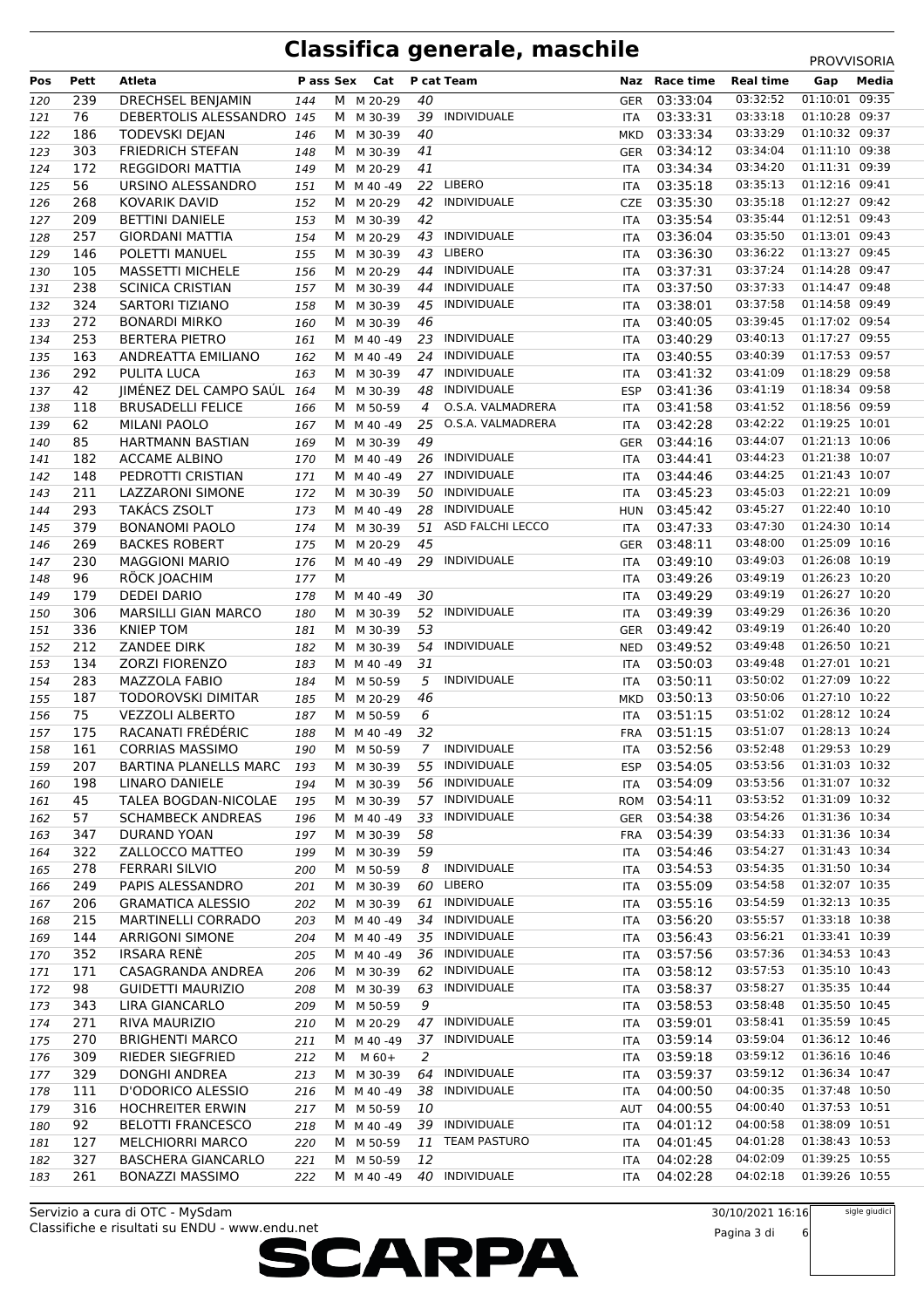### **Classifica generale, maschile**

|     |      |                             |           |   |           |    |                                |            |               |                  | <b>PROVVISORIA</b> |       |
|-----|------|-----------------------------|-----------|---|-----------|----|--------------------------------|------------|---------------|------------------|--------------------|-------|
| Pos | Pett | Atleta                      | P ass Sex |   | Cat       |    | P cat Team                     |            | Naz Race time | <b>Real time</b> | Gap                | Media |
| 184 | 296  | <b>TOFFOLI MARCO</b>        | 223       |   | M M 40-49 | 41 | <b>INDIVIDUALE</b>             | ITA        | 04:03:17      | 04:03:03         | 01:40:15 10:57     |       |
| 185 | 150  | <b>ARMAN MICHELE</b>        | 224       |   | M M 40-49 | 42 | INDIVIDUALE                    | ITA        | 04:04:19      | 04:04:13         | 01:41:16 11:00     |       |
| 186 | 333  | <b>CHINI ANDREA</b>         | 225       | м | $M$ 60+   | 3  | <b>INDIVIDUALE</b>             | <b>ITA</b> | 04:04:23      | 04:03:59         | 01:41:20 11:00     |       |
| 187 | 274  | <b>CRISTINELLI DIEGO</b>    | 226       |   | M M 40-49 | 43 |                                | ITA        | 04:04:30      | 04:04:11         | 01:41:27 11:00     |       |
| 188 | 41   | <b>MARTINEZ MONTOTO</b>     | 227       | M | M 30-39   | 65 | INDIVIDUALE                    | <b>ESP</b> | 04:04:32      | 04:04:16         | 01:41:30 11:00     |       |
|     |      | <b>RODRIGO</b>              |           |   |           |    |                                |            |               |                  |                    |       |
| 189 | 120  | SPECOGNA MATTEO             | 228       |   | M M 40-49 | 44 | LIBERO                         | <b>ITA</b> | 04:04:54      | 04:04:35         | 01:41:52 11:01     |       |
| 190 | 374  | PEZZO PAOLO                 | 229       |   | M M 50-59 | 13 | <b>INDIVIDUALE</b>             | <b>ITA</b> | 04:05:27      | 04:05:17         | 01:42:25 11:03     |       |
| 191 | 299  | <b>TRIPPINI TOBIA</b>       | 230       |   | M M 30-39 | 66 | INDIVIDUALE                    | ITA        | 04:05:37      | 04:05:25         | 01:42:35 11:03     |       |
| 192 | 124  | PETTINARI GIUSEPPELUCA      | 233       |   | M M 50-59 | 14 | <b>INDIVIDUALE</b>             | ITA        | 04:06:22      | 04:06:19         | 01:43:19 11:05     |       |
| 193 | 263  | <b>MASKELL JOHN</b>         | 234       |   | M M 30-39 | 67 |                                | GBR        | 04:07:29      | 04:07:20         | 01:44:26 11:08     |       |
| 194 | 325  | PETROSELLI MANOLO           | 236       | M | M 30-39   | 68 |                                | ITA        | 04:07:34      | 04:07:14         | 01:44:32 11:09     |       |
| 195 | 133  | <b>NORIS GIOVANNI</b>       | 237       | M | M 50-59   | 15 | INDIVIDUALE                    | ITA        | 04:08:01      | 04:07:44         | 01:44:58 11:10     |       |
| 196 | 233  | LOVISON PIERANGELO          | 238       |   | M M 30-39 | 69 | <b>LIBERO</b>                  | <b>ITA</b> | 04:08:06      | 04:07:54         | 01:45:04 11:10     |       |
| 197 | 229  | <b>RANA FRANCESCO</b>       | 239       |   | M M 40-49 | 45 | <b>INDIVIDUALE</b>             | ITA        | 04:08:12      | 04:07:59         | 01:45:10 11:10     |       |
| 198 | 160  | <b>COSTANZI RAFFAELE</b>    | 240       | M | M 50-59   | 16 |                                | <b>ITA</b> | 04:10:00      | 04:09:49         | 01:46:57 11:15     |       |
| 199 | 286  | <b>CORLESS IAN</b>          | 241       | M | M 50-59   |    | 17 INDIVIDUALE                 | GBR        | 04:10:01      | 04:09:46         | 01:46:59 11:15     |       |
| 200 | 34   | <b>HAENISCH MAX</b>         | 243       | M |           |    | <b>TEAM SALOMON</b>            | GER        | 04:10:16      | 04:09:57         | 01:47:13 11:16     |       |
| 201 | 289  | <b>MURATORI ALEX</b>        | 244       |   | M M 40-49 | 46 | INDIVIDUALE                    | <b>ITA</b> | 04:10:34      | 04:10:28         | 01:47:31 11:17     |       |
| 202 | 22   | <b>COLLINI ISACCO</b>       | 245       |   | M M 40-49 | 47 | MUGELLO OUTDOOR                | <b>ITA</b> | 04:11:30      | 04:11:10         | 01:48:27 11:19     |       |
| 203 | 328  | <b>DE TOMI LUIGI</b>        | 246       |   | M M 30-39 | 70 | <b>INDIVIDUALE</b>             | ITA        | 04:11:52      | 04:11:39         | 01:48:49 11:20     |       |
| 204 | 317  | <b>COMPARIN PAOLO</b>       | 247       | М | M 30-39   | 71 | <b>INDIVIDUALE</b>             | ITA        | 04:12:04      | 04:11:56         | 01:49:02 11:21     |       |
| 205 | 189  | <b>SGUERZO ANDREA</b>       | 248       |   | M M 40-49 | 48 | <b>INDIVIDUALE</b>             | ITA        | 04:12:14      | 04:12:03         | 01:49:11 11:21     |       |
| 206 | 220  | PORTINARI DAMIANO           | 249       |   | M M 30-39 | 72 | LIBERO                         | ITA        | 04:12:33      | 04:12:27         | 01:49:30 11:22     |       |
| 207 | 191  | CASOLARI ALESSANDRO         | 250       |   | M M 40-49 | 49 | <b>INDIVIDUALE</b>             | ITA        | 04:12:33      | 04:12:23         | 01:49:31 11:22     |       |
| 208 | 236  | SAVOIA GIAN MARCO           | 251       |   | M M 50-59 | 18 | <b>INDIVIDUALE</b>             | <b>ITA</b> | 04:12:33      | 04:12:24         | 01:49:31 11:22     |       |
| 209 | 276  | <b>COSSU CRISTIAN</b>       | 252       |   | M M 40-49 | 50 |                                | ITA        | 04:12:50      | 04:12:30         | 01:49:47 11:23     |       |
| 210 | 373  | FONTANA GIANPAOLO           | 254       |   | M M 50-59 | 19 | INDIVIDUALE                    | ITA        | 04:13:12      | 04:12:48         | 01:50:10 11:24     |       |
| 211 | 273  | MONDINELLI CRISTIAN         | 255       |   | M M 30-39 | 73 |                                | ITA        | 04:13:19      | 04:13:01         | 01:50:17 11:24     |       |
| 212 | 226  | <b>RIBONI GIULIO</b>        | 256       |   | M M 50-59 | 20 | SKYRUNNING ADVENTURE           | <b>ITA</b> | 04:13:40      | 04:13:21         | 01:50:38 11:25     |       |
| 213 | 126  | PANZERI MARIO LUCIANO       | 257       | M | M 50-59   | 21 | <b>TEAM PASTURO</b>            | ITA        | 04:13:56      | 04:13:46         | 01:50:53 11:26     |       |
| 214 | 46   | SPINIELLA DANIELE           | 258       |   | M M 50-59 | 22 |                                | ITA        | 04:14:29      | 04:14:11         | 01:51:27 11:27     |       |
| 215 | 287  | <b>FUSI LUCA</b>            | 260       |   | M M 40-49 | 51 | <b>INDIVIDUALE</b>             | ITA        | 04:14:35      | 04:14:15         | 01:51:32 11:28     |       |
| 216 | 340  | <b>CALIARI MARCO</b>        | 262       |   | M M 20-29 | 48 | <b>INDIVIDUALE</b>             | ITA        | 04:14:36      | 04:14:20         | 01:51:33 11:28     |       |
| 217 | 354  | MATUELLA ANSELMO            | 263       | M | M 50-59   | 23 |                                | <b>ITA</b> | 04:14:38      | 04:14:24         | 01:51:36 11:28     |       |
| 218 | 313  | <b>MADURERI PAOLO</b>       | 264       |   | M M 40-49 | 52 | INDIVIDUALE                    | ITA        | 04:14:47      | 04:14:32         | 01:51:44 11:28     |       |
| 219 | 108  | <b>MEROLA FELICE LUCA</b>   | 265       |   | M M 40-49 | 53 | <b>INDIVIDUALE</b>             | ITA        | 04:14:51      | 04:14:38         | 01:51:49 11:28     |       |
| 220 | 244  | <b>GRUTERICH DANIEL</b>     | 266       |   | M M 40-49 | 54 |                                | <b>GER</b> | 04:15:03      | 04:14:42         | 01:52:00 11:29     |       |
| 221 | 193  | <b>BERARDI LUCA</b>         | 267       |   | M M 40-49 | 55 | INDIVIDUALE                    | ITA        | 04:15:26      | 04:15:10         | 01:52:24 11:30     |       |
| 222 | 345  | <b>MAGGIONI GRAZIANO</b>    | 268       | М | M 60+     | 4  | INDIVIDUALE                    | ITA        | 04:17:30      | 04:17:21         | 01:54:27 11:35     |       |
| 223 | 200  | RIGHETTI FRANCO             | 269       | м | $M$ 60+   | 5  | <b>LIBERO</b>                  | ITA        | 04:18:17      | 04:18:05         | 01:55:15 11:38     |       |
| 224 | 43   | RIZZIOLI FERDINANDO         | 270       |   | M M 40-49 | 56 | <b>INDIVIDUALE</b>             | ITA        | 04:19:08      | 04:18:49         | 01:56:05 11:40     |       |
| 225 | 40   | <b>MURCO DUSAN</b>          | 272       |   | M M 30-39 | 74 | <b>INDIVIDUALE</b>             | SVK        | 04:19:49      | 04:19:24         | 01:56:47 11:42     |       |
| 226 | 266  | SABBADIN DIEGO              | 273       |   | M M 50-59 | 24 | INDIVIDUALE                    | ITA        | 04:20:13      | 04:20:02         | 01:57:10 11:43     |       |
| 227 | 131  | <b>DEAMBROGIO FABIO</b>     | 274       |   | M M 40-49 | 57 | <b>COMANO MOUNTAIN RUNNERS</b> | <b>ITA</b> | 04:20:46      | 04:20:31         | 01:57:44 11:44     |       |
| 228 | 69   | <b>BESCHIN RICCARDO</b>     | 275       |   | M M 20-29 | 49 | <b>INDIVIDUALE</b>             | ITA        | 04:20:58      | 04:20:47         | 01:57:55 11:45     |       |
| 229 | 346  | <b>GARRIPOLI GIAN VITO</b>  | 276       |   | M M 30-39 | 75 | INDIVIDUALE                    | ITA.       | 04:21:29      | 04:21:18         | 01:58:26 11:46     |       |
| 230 | 217  | <b>COSTANTINO MICHAEL</b>   | 277       |   | M M 20-29 | 50 | INDIVIDUALE                    | ITA.       | 04:21:30      | 04:21:08         | 01:58:28 11:46     |       |
| 231 | 145  | <b>BERARDINELLI STEFANO</b> | 278       |   | M M 20-29 | 51 |                                | ITA        | 04:21:31      | 04:21:18         | 01:58:29 11:46     |       |
| 232 | 53   | PEDUZZI ROBERTO             | 279       |   | M M 40-49 | 58 | INDIVIDUALE                    | ITA        | 04:22:08      | 04:21:55         | 01:59:05 11:48     |       |
| 233 | 65   | <b>BOSCAGIN FRANCESCO</b>   | 280       |   | M M 40-49 | 59 | INDIVIDUALE                    | ITA        | 04:22:42      | 04:22:24         | 01:59:40 11:49     |       |
| 234 | 100  | <b>BERGAMELLI MARCO</b>     | 281       |   | M M 50-59 | 25 |                                | ITA        | 04:23:04      | 04:23:01         | 02:00:01 11:50     |       |
| 235 | 221  | <b>COLOMBO MASSIMO</b>      | 285       |   | M M 50-59 | 26 | INDIVIDUALE                    | ITA        | 04:27:04      | 04:26:54         | 02:04:01 12:01     |       |
| 236 | 235  | <b>GABRIELLI ANDREA</b>     | 286       |   | M M 30-39 | 76 | INDIVIDUALE                    | ITA        | 04:27:05      | 04:27:02         | 02:04:03 12:01     |       |
| 237 | 174  | <b>GIACOMINI GIANLUCA</b>   | 287       |   | M M 30-39 | 77 | INDIVIDUALE                    | ITA        | 04:27:14      | 04:26:56         | 02:04:11 12:02     |       |
| 238 | 250  | ZACCARELLI EUGENIO          | 288       |   | M M 30-39 | 78 |                                | ITA        | 04:27:25      | 04:27:18         | 02:04:23 12:02     |       |
| 239 | 326  | DAOLIO OLIVIERO             | 289       |   | M M 30-39 | 79 | INDIVIDUALE                    | ITA        | 04:27:52      | 04:27:40         | 02:04:49 12:03     |       |
| 240 | 335  | <b>ARRIGHINI PAOLO</b>      | 290       |   | M M 30-39 | 80 | PRO SPORT TREMOSINE            | ITA        | 04:27:54      | 04:27:36         | 02:04:52 12:04     |       |
| 241 | 365  | PRANDI OMAR                 | 291       |   | M M 40-49 | 60 | INDIVIDUALE                    | ITA        | 04:27:57      | 04:27:43         | 02:04:55 12:04     |       |
| 242 | 308  | <b>VERGANI ERALDO</b>       | 292       |   | M M 50-59 | 27 | INDIVIDUALE                    | ITA        | 04:28:05      | 04:27:51         | 02:05:02 12:04     |       |
| 243 | 204  | <b>SCALVINONI ANTONELLO</b> | 293       |   | M M 50-59 | 28 | <b>INDIVIDUALE</b>             | ITA        | 04:28:05      | 04:27:54         | 02:05:03 12:04     |       |
| 244 | 149  | <b>BARBERI MARCO</b>        | 294       |   | M M 40-49 | 61 |                                | ITA        | 04:28:08      | 04:27:47         | 02:05:06 12:04     |       |
| 245 | 311  | <b>ROSSINI IVANO</b>        | 295       |   | M M 40-49 | 62 |                                | ITA        | 04:28:09      | 04:27:55         | 02:05:07 12:04     |       |
| 246 | 54   | GIOVANNINI ALESSANDRO       | 296       |   | M M 30-39 | 81 |                                | ITA        | 04:28:24      | 04:28:09         | 02:05:21 12:05     |       |
| 247 | 330  | CACIOTTI DANIELE            | 297       |   | M M 50-59 |    | 29 INDIVIDUALE                 | ITA        | 04:28:25      | 04:28:10         | 02:05:22 12:05     |       |

Classifiche e risultati su ENDU - www.endu.net Servizio a cura di OTC - MySdam



30/10/2021 16:16 Pagina 4 di 6 sigle giudici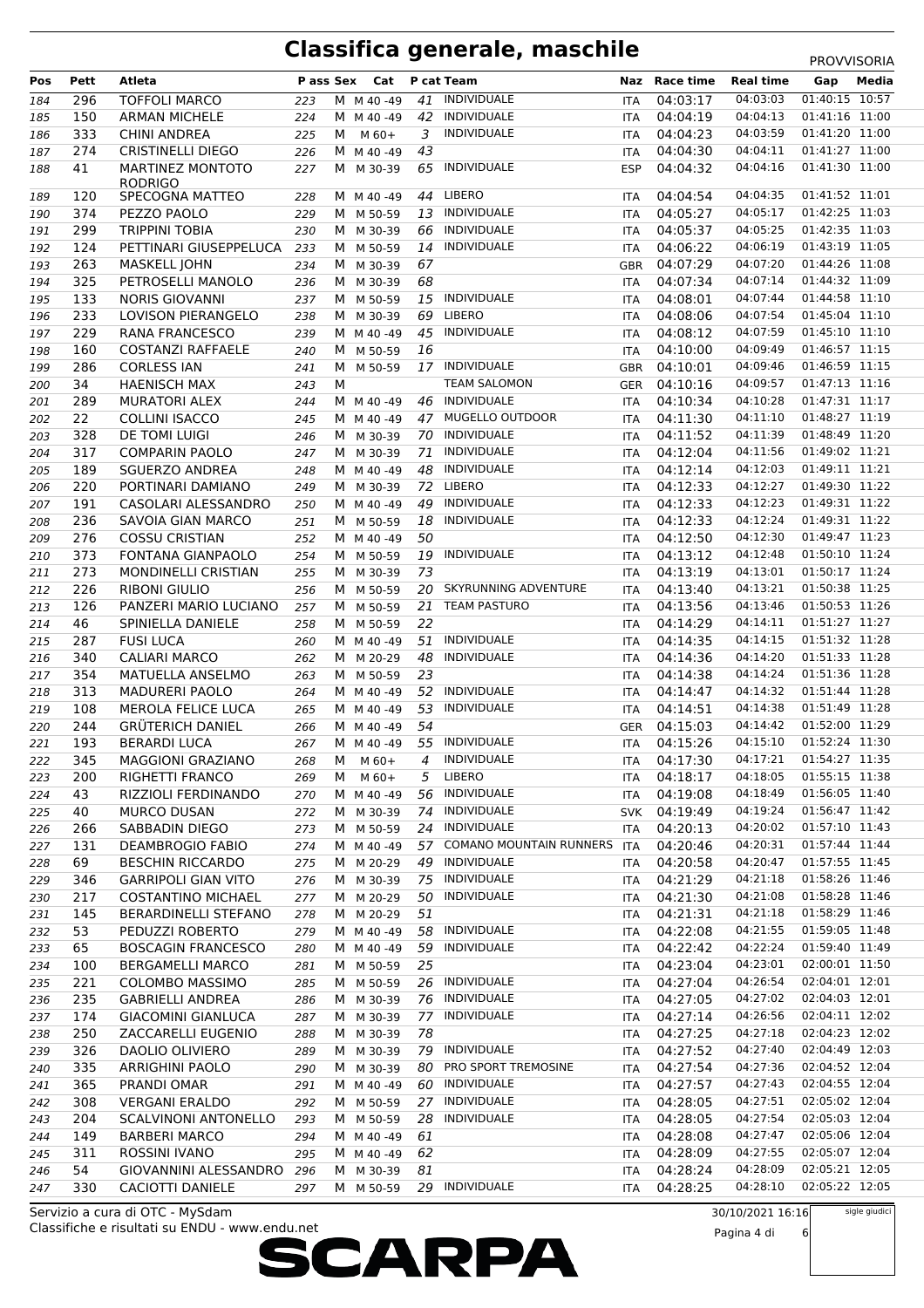| Pos | Pett | Atleta                      | P ass Sex |   | Cat       |                | P cat Team               | Naz        | Race time    | <b>Real time</b> | Gap                              | Media |
|-----|------|-----------------------------|-----------|---|-----------|----------------|--------------------------|------------|--------------|------------------|----------------------------------|-------|
|     |      |                             |           |   |           |                |                          |            |              | 04:29:05         | 02:06:11 12:07                   |       |
| 248 | 67   | <b>GONICHE LEONARD</b>      | 300       |   | M M 30-39 | 82             |                          | <b>FRA</b> | 04:29:13     |                  | 02:06:11 12:07                   |       |
| 249 | 71   | <b>NAWAR EDWARD</b>         | 301       |   | M M 30-39 | 83             |                          | <b>LIB</b> | 04:29:13     | 04:29:05         |                                  |       |
| 250 | 178  | <b>BORDONE LUCA</b>         | 302       |   | M M 40-49 | 63             |                          | ITA        | 04:30:30     | 04:30:17         | 02:07:28 12:11<br>02:08:44 12:14 |       |
| 251 | 246  | <b>SERRA ANDREA</b>         | 304       |   | M M 40-49 | 64             | <b>INDIVIDUALE</b>       | <b>ITA</b> | 04:31:47     | 04:31:24         |                                  |       |
| 252 | 251  | DAVOLI MATTIA               | 305       |   | M M 40-49 | 65             | INDIVIDUALE              | <b>ITA</b> | 04:33:35     | 04:33:32         | 02:10:32 12:19                   |       |
| 253 | 38   | MERSDORF ALEXANDER          | 307       |   | M M 30-39 | 84             | <b>TRAILMOTION TIROL</b> | GER        | 04:34:03     | 04:33:40         | 02:11:00 12:20                   |       |
| 254 | 91   | <b>CAGGIANO STEFANO</b>     | 308       |   | M M 40-49 | 66             | INDIVIDUALE              | <b>ITA</b> | 04:34:08     | 04:33:47         | 02:11:06 12:20                   |       |
| 255 | 58   | FERRARI LUCA                | 310       |   | M M 50-59 | 30             | <b>INDIVIDUALE</b>       | <b>SUI</b> | 04:34:34     | 04:34:14         | 02:11:31 12:22                   |       |
| 256 | 243  | PALTRINIERI FILIPPO         | 311       |   | M M 40-49 | 67             | INDIVIDUALE              | ITA        | 04:34:38     | 04:34:31         | 02:11:36 12:22                   |       |
| 257 | 104  | <b>CRISTOFOLINI ALBERTO</b> | 312       |   | M M 30-39 | 85             | INDIVIDUALE              | ITA        | 04:36:47     | 04:36:28         | 02:13:44 12:28                   |       |
| 258 | 332  | <b>TREPIN ANDREA</b>        | 313       |   | M M 40-49 | 68             |                          | ITA        | 04:37:10     | 04:36:55         | 02:14:07 12:29                   |       |
| 259 | 337  | <b>BERLOFFA LORENZO</b>     | 314       |   | M M 40-49 | 69             |                          | ITA        | 04:38:14     | 04:38:00         | 02:15:11 12:31                   |       |
| 260 | 285  | PILGRAM REINFRIED           | 315       | М | $M$ 60+   | 6              | INDIVIDUALE              | AUT        | 04:38:28     | 04:38:12         | 02:15:25 12:32                   |       |
| 261 | 107  | <b>HASLBECK RENE</b>        | 316       | М | M 30-39   | 86             |                          | GER        | 04:38:41     | 04:38:33         | 02:15:39 12:33                   |       |
| 262 | 232  | <b>BADONI GUIDO</b>         | 317       |   | M M 50-59 | 31             |                          | ITA        | 04:38:56     | 04:38:36         | 02:15:53 12:33                   |       |
| 263 | 260  | PITETTI FABIO               | 318       |   | M M 40-49 | 70             | <b>INDIVIDUALE</b>       | ITA        | 04:40:29     | 04:40:14         | 02:17:27 12:38                   |       |
| 264 | 141  | <b>REGNANI MARCO</b>        | 319       |   | M M 50-59 | 32             | LIBERO                   | ITA        | 04:41:28     | 04:41:26         | 02:18:26 12:40                   |       |
| 265 | 219  | <b>GIULIVI ARNALDO</b>      | 320       | м | $M$ 60+   | $\overline{7}$ | <b>LIBERO</b>            | ITA        | 04:41:28     | 04:41:09         | 02:18:26 12:40                   |       |
| 266 | 242  | CATTOZZI SILVANO            | 321       |   | M M 50-59 | 33             | INDIVIDUALE              | ITA        | 04:41:28     | 04:41:25         | 02:18:26 12:40                   |       |
| 267 | 55   | <b>DIBATTISTA MICHELE</b>   | 322       |   | M M 40-49 | 71             | <b>INDIVIDUALE</b>       | ITA        | 04:41:30     | 04:41:20         | 02:18:28 12:40                   |       |
| 268 | 136  | <b>BOGHETTO LUCIANO</b>     | 323       |   | M M 40-49 | 72             | INDIVIDUALE              | ITA        | 04:41:51     | 04:41:35         | 02:18:49 12:41                   |       |
| 269 | 125  | <b>GOSATTI ANDREA</b>       | 324       |   | M M 40-49 | 73             | <b>INDIVIDUALE</b>       | ITA        | 04:41:56     | 04:41:52         | 02:18:54 12:41                   |       |
| 270 | 113  | <b>MUGNAI MICHELE</b>       | 325       |   | M M 40-49 | 74             |                          | ITA        | 04:42:15     | 04:41:59         | 02:19:12 12:42                   |       |
| 271 | 214  | DI PRATA SIMONE             | 326       |   | M M 30-39 | 87             |                          | ITA        | 04:42:41     | 04:42:18         | 02:19:38 12:43                   |       |
| 272 | 223  | CASTELLI ANGELO             | 328       |   | M M 40-49 | 75             |                          | ITA        | 04:45:54     | 04:45:33         | 02:22:51 12:52                   |       |
| 273 | 142  | <b>MANENTI VALTER</b>       | 329       |   | M M 40-49 | 76             | INDIVIDUALE              | ITA        | 04:46:46     | 04:46:34         | 02:23:43 12:55                   |       |
| 274 | 128  | <b>BRUGNOLI RICCARDO</b>    | 331       |   | M M 40-49 | 77             | INDIVIDUALE              | ITA        | 04:47:18     | 04:47:07         | 02:24:15 12:56                   |       |
| 275 | 304  | <b>BUSSENI PAOLO</b>        | 332       |   | M M 50-59 | 34             |                          | <b>ITA</b> | 04:48:41     | 04:48:17         | 02:25:39 13:00                   |       |
|     | 314  | MINISTRINI MICHELE          |           |   |           | 88             |                          |            | 04:48:52     | 04:48:34         | 02:25:50 13:00                   |       |
| 276 |      |                             | 333       |   | M M 30-39 |                | 35 INDIVIDUALE           | ITA        |              | 04:48:36         | 02:25:54 13:00                   |       |
| 277 | 115  | <b>OLIVETTI MARCO</b>       | 334       |   | M M 50-59 |                |                          | ITA        | 04:48:56     |                  |                                  |       |
| 278 | 188  | <b>QUAINI MARCO</b>         | 335       |   | M M 40-49 | 78             |                          | ITA        | 04:49:57     | 04:49:45         | 02:26:54 13:03                   |       |
| 279 | 135  | LONGARI MIRCO               | 336       |   | M M 50-59 | 36             | INDIVIDUALE              | ITA        | 04:50:55     | 04:50:41         | 02:27:52 13:06                   |       |
| 280 | 183  | POGGI MARCO                 | 337       |   | M M 40-49 | 79             | INDIVIDUALE              | ITA        | 04:50:56     | 04:50:39         | 02:27:53 13:06                   |       |
| 281 | 319  | ROMANO GIUSEPPE             | 338       |   | M M 30-39 | 89             | <b>INDIVIDUALE</b>       | ITA        | 04:51:06     | 04:50:43         | 02:28:04 13:06                   |       |
| 282 | 74   | NIKOLOPOULOS DIMITRIOS 339  |           |   | M M 40-49 | 80             |                          | GRE        | 04:51:17     | 04:50:59         | 02:28:14 13:07                   |       |
| 283 | 21   | <b>MARABOTTINI DANIELE</b>  | 340       |   | M M 30-39 | 90             |                          | ITA        | 04:51:18     | 04:51:05         | 02:28:15 13:07                   |       |
| 284 | 353  | <b>BADINI IACOPO</b>        | 341       |   | M M 40-49 | 81             | INDIVIDUALE              | ITA        | 04:51:49     | 04:51:44         | 02:28:47 13:08                   |       |
| 285 | 109  | LACKNER AUREL               | 343       | м | $M$ 60+   | 8              |                          | <b>AUT</b> | 04:52:21     | 04:52:08         | 02:29:18 13:10                   |       |
| 286 | 210  | <b>BERTO MATTEO</b>         | 344       |   | M M 40-49 | 82             |                          | ITA        | 04:53:01     | 04:52:35         | 02:29:58 13:11                   |       |
| 287 | 288  | MASSA LUIGI                 | 345       |   | M M 40-49 | 83             | INDIVIDUALE              | ITA        | 04:53:02     | 04:52:36         | 02:30:00 13:11                   |       |
| 288 | 180  | PASOTTI FABIO               | 346       |   | M M 50-59 | 37             | <b>INDIVIDUALE</b>       | ITA        | 04:53:10     | 04:53:02         | 02:30:07 13:12                   |       |
| 289 | 59   | <b>LOLI BERNARDO</b>        | 347       |   | M M 40-49 | 84             | MUGELLO OUTDOOR          | ITA        | 04:53:16     | 04:53:01         | 02:30:13 13:12                   |       |
| 290 | 170  | <b>BALDESSARINI PAOLO</b>   | 348       |   | M M 50-59 | 38             | INDIVIDUALE              | ITA        | 04:53:27     | 04:53:15         | 02:30:25 13:13                   |       |
| 291 | 307  | POLATO MATTEO               | 349       |   | M M 40-49 | 85             | INDIVIDUALE              | ITA        | 04:54:19     | 04:53:55         | 02:31:17 13:15                   |       |
| 292 | 192  | SANNINO ROSARIO MATTEO351   |           |   | M M 40-49 | 86             | INDIVIDUALE              | <b>ITA</b> | 04:56:40     | 04:56:30         | 02:33:37 13:21                   |       |
| 293 | 112  | <b>KASINAS DIMITRIS</b>     | 352       |   | M M 50-59 | 39             |                          | GRE        | 04:58:04     | 04:57:47         | 02:35:02 13:25                   |       |
| 294 | 227  | <b>MANELLA GIANFRANCO</b>   | 353       |   | M M 40-49 | 87             |                          | ITA        | 04:59:25     | 04:59:14         | 02:36:23 13:29                   |       |
| 295 | 323  | SPOLADORE MAURUIZIO         | 354       |   | M M 50-59 | 40             | INDIVIDUALE              | ITA        | 05:01:19     | 05:01:04         | 02:38:17 13:34                   |       |
| 296 | 86   | SOKUR STANISLAV             | 356       |   | M M 30-39 | 91             |                          |            | UKR 05:02:43 | 05:02:30         | 02:39:41 13:38                   |       |
| 297 | 202  | PELLEGRINI LUCA             | 357       |   | M M 50-59 | 41             | INDIVIDUALE              | ITA        | 05:03:12     | 05:02:48         | 02:40:09 13:39                   |       |
| 298 | 231  | MANETTA ANGELO              | 358       |   | M M 50-59 | 42             |                          | <b>ITA</b> | 05:05:48     | 05:05:28         | 02:42:45 13:46                   |       |
| 299 | 342  | <b>ASCIANA MARIO</b>        | 359       |   | M M 50-59 | 43             | INDIVIDUALE              | ITA        | 05:05:53     | 05:05:34         | 02:42:51 13:46                   |       |
| 300 | 94   | <b>GARGANO NICOLA</b>       | 361       |   | M M 50-59 | 44             | <b>INDIVIDUALE</b>       | ITA        | 05:07:56     | 05:07:38         | 02:44:54 13:52                   |       |
| 301 | 281  | LICHAN PAUL                 | 362       |   | M M 20-29 | 52             |                          |            | GER 05:09:14 | 05:08:53         | 02:46:11 13:55                   |       |
|     | 280  | <b>OTTO MARTIN</b>          |           |   | M M 30-39 | 92             |                          | GER        | 05:16:23     | 05:16:02         | 02:53:21 14:15                   |       |
| 302 |      |                             | 364       |   |           | 88             | <b>INDIVIDUALE</b>       |            |              | 05:17:22         | 02:54:29 14:18                   |       |
| 303 | 196  | <b>GHILARDI EZIO</b>        | 365       |   | M M 40-49 |                |                          | ITA        | 05:17:32     |                  | 02:55:33 14:21                   |       |
| 304 | 51   | <b>CORRENT EDDY</b>         | 366       |   | M M 40-49 | 89             |                          | ITA        | 05:18:36     | 05:18:20         |                                  |       |
| 305 | 355  | HÜMMER MICHAEL              | 367       |   | M M 30-39 | 93             |                          | GER        | 05:19:05     | 05:18:57         | 02:56:02 14:22                   |       |
| 306 | 315  | <b>GRANDINI VIRGILIO</b>    | 368       | м | $M$ 60+   | 9              | <b>INDIVIDUALE</b>       | <b>ITA</b> | 05:21:18     | 05:21:06         | 02:58:16 14:28                   |       |
| 307 | 237  | <b>GOZZER CORRADO</b>       | 369       |   | M M 30-39 | 94             | INDIVIDUALE              | ITA        | 05:21:55     | 05:21:41         | 02:58:53 14:30                   |       |
| 308 | 360  | CHECUZ MASSIMILIANO         | 370       |   | M M 40-49 | 90             | INDIVIDUALE              | ITA        | 05:22:36     | 05:22:10         | 02:59:34 14:31                   |       |
| 309 | 176  | <b>FERRI GIORGIO</b>        | 371       |   | M M 50-59 | 45             | INDIVIDUALE              | ITA        | 05:26:10     | 05:25:54         | 03:03:07 14:41                   |       |
| 310 | 155  | MORO SIMONE                 | 373       | M | M 30-39   | 95             | INDIVIDUALE              | ITA        | 05:27:11     | 05:26:44         | 03:04:08 14:44                   |       |
| 311 | 197  | <b>ESPOSITO VITALIANO</b>   | 375       | M | $M_60+$   |                | 10 VESUVIO LIVES         | ITA        | 05:36:42     | 05:36:36         | 03:13:39 15:09                   |       |

Classifiche e risultati su ENDU - www.endu.net Servizio a cura di OTC - MySdam

30/10/2021 16:16

sigle giudici

Pagina 5 di 6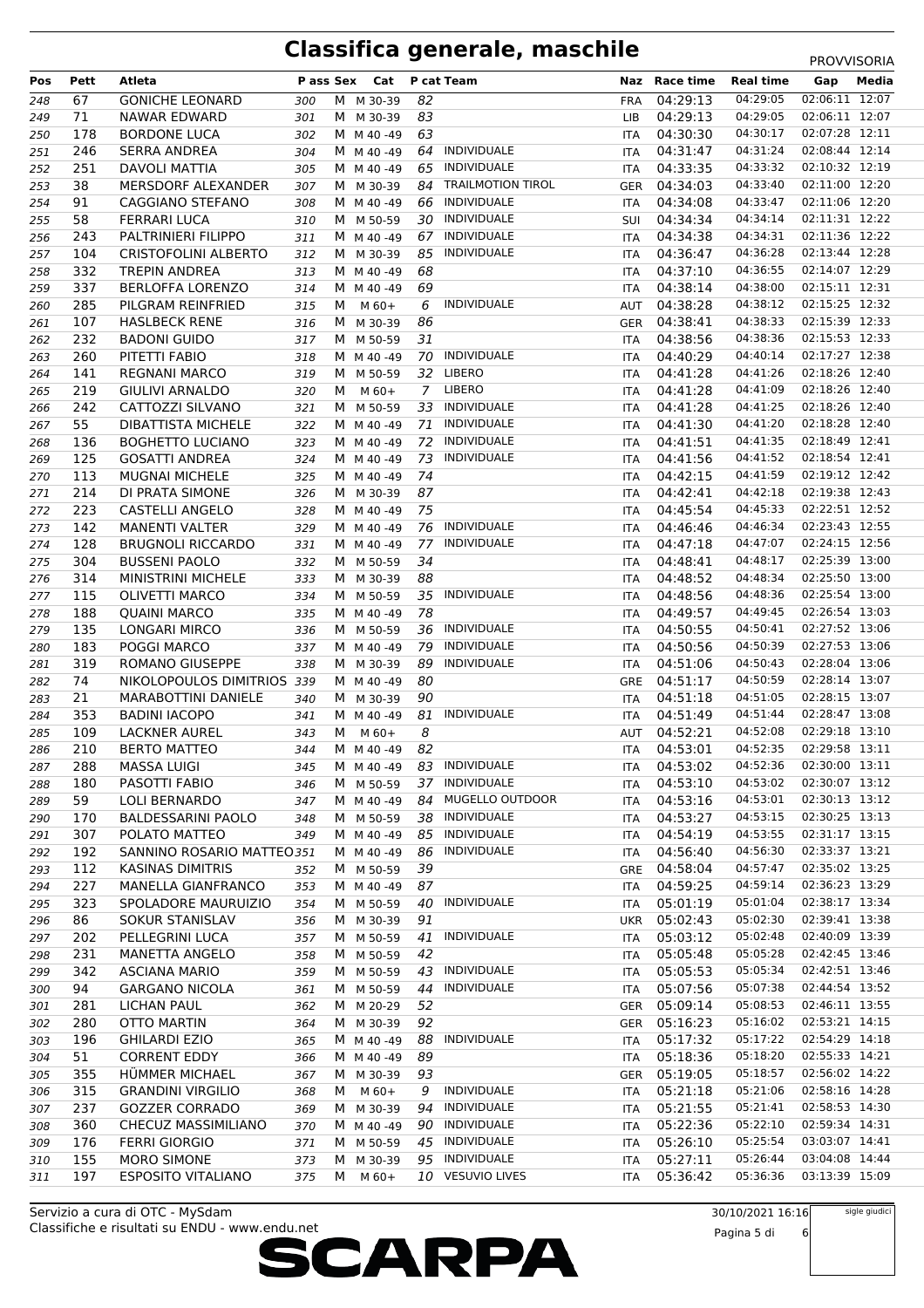| <b>Pos</b> | Pett | Atleta                      | <b>Pass Sex</b> |   | Cat       |     | <b>P</b> cat Team    | Naz        | Race time | <b>Real time</b> | Gap            | Media |
|------------|------|-----------------------------|-----------------|---|-----------|-----|----------------------|------------|-----------|------------------|----------------|-------|
| 312        | 195  | <b>GRAGNANIELLO ANTIMO</b>  | 376             | м | $M_60+$   | 11  | <b>VESUVIO LIVES</b> | <b>ITA</b> | 05:39:00  | 05:38:53         | 03:15:58 15:16 |       |
| 313        | 63   | VASSALLO ELIDIO             | 377             | M | M 30-39   | 96. | INDIVIDUALE          | <b>ITA</b> | 05:41:27  | 05:41:02         | 03:18:24 15:22 |       |
| 314        | 102  | DE DANIELI ANDREA           | 378             |   | M M 40-49 | 91  | <b>INDIVIDUALE</b>   | <b>ITA</b> | 05:43:46  | 05:43:24         | 03:20:43 15:29 |       |
| 315        | 290  | CANTARELLI MASSIMILIANO 381 |                 |   | M M 40-49 | 92. | INDIVIDUALE          | <b>ITA</b> | 05:47:06  | 05:46:43         | 03:24:03 15:38 |       |
| 316        | 213  | POZZO ETTORE                | 382             |   | M M 40-49 | 93  | INDIVIDUALE          | <b>ITA</b> | 05:48:52  | 05:48:34         | 03:25:50 15:42 |       |
| 317        | 259  | PACCAGNELLA FEDERICO        | 383             | M | M 50-59   | 46  | INDIVIDUALE          | <b>ITA</b> | 05:50:38  | 05:50:26         | 03:27:36 15:47 |       |
| 318        | 194  | MIRANDA MICHELE             | 385             | М | M 30-39   | 97  |                      | <b>ITA</b> | 05:52:59  | 05:52:53         | 03:29:56 15:53 |       |
| 319        | 294  | ZANETTI MARCO               | 387             |   | M M 40-49 | 94  | INDIVIDUALE          | <b>ITA</b> | 05:55:04  | 05:54:43         | 03:32:02 15:59 |       |



Leggi questo codice con il tuo smartphone per visualizzare la classifica online

Il giudice

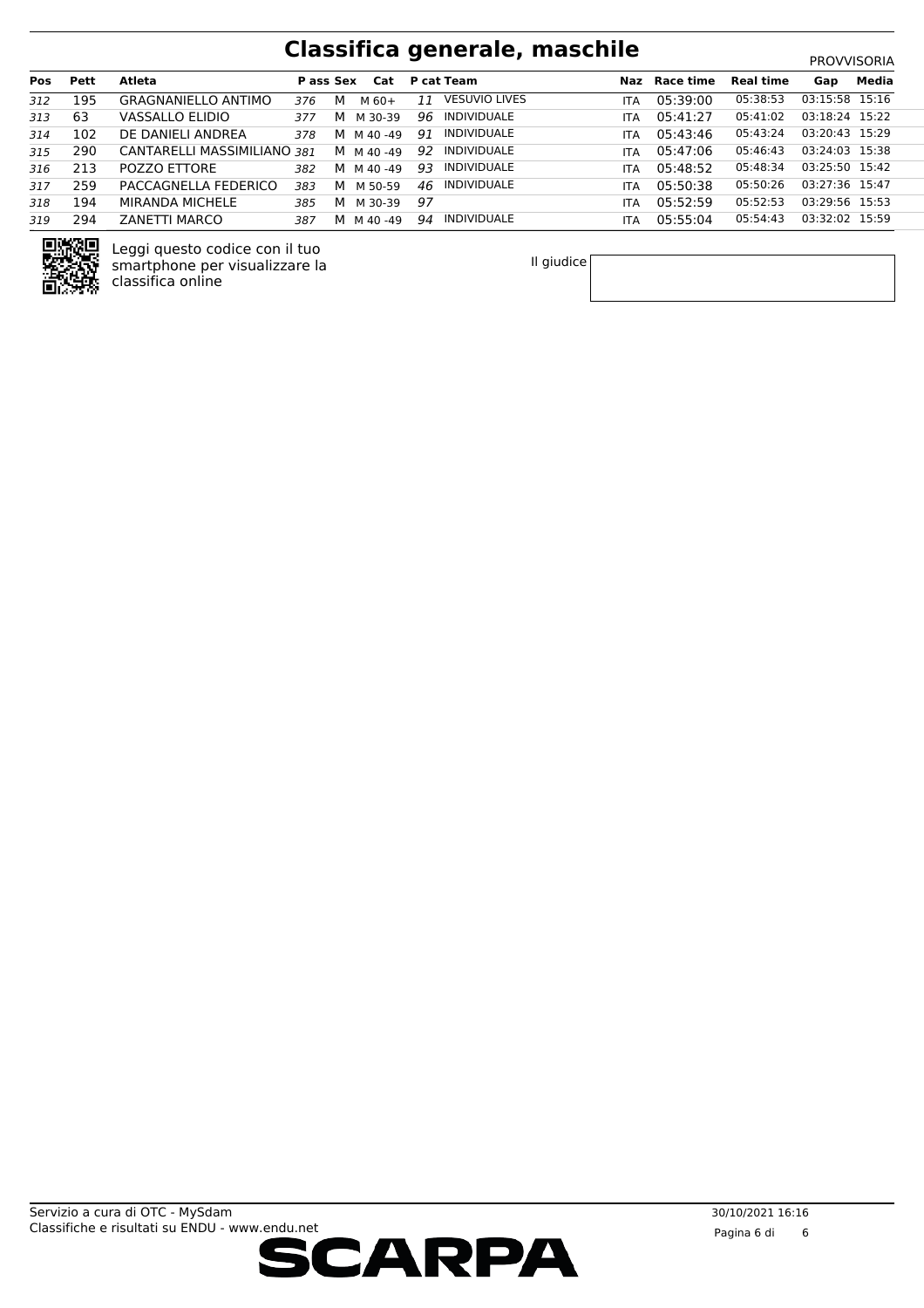

*Data Categoria* **Generale**

#### **LIMONEXTREME**

*Gara* **LIMONE EXTREME SKYRACE sabato 30 ottobre 2021**



### **Classifica generale, femminile** PROVVISORIA

| Pos            | Pett | <b>Atleta</b>                               | P ass Sex |    | Cat       |                | P cat Team                               |            | Naz Race time | <b>Real time</b> | Gap            | Media |
|----------------|------|---------------------------------------------|-----------|----|-----------|----------------|------------------------------------------|------------|---------------|------------------|----------------|-------|
| $\mathbf{1}$   | 501  | DRAGOMIR DENISA                             | 55        |    | F F 20-29 |                | <b>MERRELL - RED BULL</b>                | <b>ROM</b> | 02:55:23      | 02:55:21         |                | 07:54 |
| $\overline{2}$ | 504  | <b>ASTROM JOHANNA</b>                       | 62        |    | F F 20-29 |                | ARC'TERYX                                |            | SWE 02:59:52  | 02:59:49         | 00:04:29 08:06 |       |
| 3              | 507  | <b>CONTI FABIOLA</b>                        | 63        | F. | F 20-29   |                | ASD AUTOCOGLIATI                         | <b>ITA</b> | 03:00:16      | 03:00:13         | 00:04:53 08:07 |       |
| $\sqrt{4}$     | 509  | <b>KROELL STEPHANIE</b>                     | 66        | F. | F 30-39   |                | MOUNTAINSHOP HOERHAGER                   | AUT        | 03:01:13      | 03:01:10         | 00:05:50 08:09 |       |
| 5              | 508  | <b>MAGLIANO CAMILLA</b>                     | 68        | F. | F 30-39   |                | <b>TEAM SALOMON</b>                      | <b>ITA</b> | 03:03:14      | 03:03:11         | 00:07:51 08:15 |       |
| 6              | 572  | SHIKANOVA VARVARA                           | 73        | F. | F 30-39   |                |                                          | <b>RUS</b> | 03:06:26      | 03:06:22         | 00:11:03 08:23 |       |
| $\overline{7}$ | 517  | <b>LAFAYE CELINE</b>                        | 78        | F. | F40-49    |                | TEMA MERRELL PROVENCE<br><b>ENDURANC</b> | <b>FRA</b> | 03:07:14      | 03:07:10         | 00:11:51 08:26 |       |
| 8              | 506  | <b>PESSEY IRIS</b>                          | 80        |    | F F 20-29 |                | <b>SCOTT</b>                             | <b>FRA</b> | 03:08:33      | 03:08:30         | 00:13:10 08:29 |       |
| 9              | 519  | PONS TORRES MIREIA                          | 81        |    | F F 30-39 |                | <b>FEEC</b>                              | <b>ESP</b> | 03:08:39      | 03:08:35         | 00:13:16 08:29 |       |
| 10             | 505  | <b>VALMASSOI MARTINA</b>                    | 85        | F. | F 30-39   |                |                                          | <b>ITA</b> | 03:09:47      | 03:09:42         | 00:14:24 08:32 |       |
| 11             | 575  | MUGICA ERRASTI MAYI                         | 86        | F. | F 30-39   |                |                                          | <b>ESP</b> | 03:10:33      | 03:10:29         | 00:15:10 08:34 |       |
| 12             | 528  | <b>TARBOTON BIANCA</b>                      | 88        | F. | F 20-29   |                |                                          | <b>RSA</b> | 03:12:32      | 03:12:26         | 00:17:09 08:40 |       |
| 13             | 348  | URRESTARAZU AGIRRE<br><b>LIDE</b>           | 91        |    | F F 20-29 |                |                                          | <b>ESP</b> | 03:14:01      | 03:13:57         | 00:18:38 08:44 |       |
| 14             | 571  | YOSHIZUMI YURI                              | 98        |    | F F 30-39 |                |                                          | <b>JPN</b> | 03:16:47      | 03:16:42         | 00:21:24 08:51 |       |
| 15             | 577  | GABARRÓ GEORGINA                            | 99        | F. | F 20-29   |                | <b>FEEC</b>                              | <b>ESP</b> | 03:17:24      | 03:17:20         | 00:22:01 08:53 |       |
| 16             | 503  | <b>MAYER PAULA</b>                          | 105       | F. | F 20-29   | 1              | SALVIAMO L'ORSO                          | GER        | 03:19:43      | 03:19:39         | 00:24:20 08:59 |       |
| 17             | 514  | OLIVI ALESSANDRA                            | 106       | F. | F 30-39   | 1              | <b>TEAM SCARPA</b>                       | <b>ITA</b> | 03:19:48      | 03:19:40         | 00:24:25 08:59 |       |
| 18             | 540  | SAARHEIM MIRJAM                             | 111       | F. | F 40-49   | 1              | <b>INDIVIDUALE</b>                       |            | NOR 03:22:34  | 03:22:27         | 00:27:11 09:07 |       |
| 19             | 580  | THALER EDELTRAUD                            | 121       | F. | F 50-59   | 1              | <b>INDIVIDUALE</b>                       | <b>ITA</b> | 03:25:38      | 03:25:31         | 00:30:15 09:15 |       |
| 20             | 502  | <b>TINDLEY GEORGIA</b>                      | 125       | F. | F 20-29   | 2              | <b>MERRELL</b>                           | GBR        | 03:28:11      | 03:28:08         | 00:32:48 09:22 |       |
| 21             | 563  | <b>RISCH LISA</b>                           | 128       | F. | F 30-39   | 2              |                                          | GER        | 03:29:07      | 03:28:58         | 00:33:45 09:25 |       |
| 22             | 578  | HOSPITAL NÚRIA                              | 130       | F. | F 30-39   | 3              | <b>FEEC</b>                              | <b>ESP</b> | 03:29:39      | 03:29:34         | 00:34:16 09:26 |       |
| 23             | 527  | <b>UUSITALO RUUT</b>                        | 132       | F. | F 30-39   | $\overline{4}$ | <b>INDIVIDUALE</b>                       | <b>FIN</b> | 03:30:14      | 03:30:08         | 00:34:51 09:28 |       |
| 24             | 511  | BALSELLS SERRA CÈLIA                        | 143       | F. | F 20-29   | 3              | <b>FEEC</b>                              | <b>ESP</b> | 03:32:53      | 03:32:47         | 00:37:30 09:35 |       |
| 25             | 510  | <b>JIMENEZ CHRISTEL</b><br><b>STEPHANIE</b> | 147       | F. | F40-49    | 2              | <b>TEAM SALOMON ITALIA</b>               | ITA        | 03:33:48      | 03:33:35         | 00:38:25 09:37 |       |
| 26             | 576  | <b>GARAY ZARRAGA ANDREA</b>                 | 150       | F. | F 30-39   | 5              |                                          | <b>ESP</b> | 03:35:02      | 03:34:57         | 00:39:39 09:41 |       |
| 27             | 535  | PRESA ELISA                                 | 159       | F. | F 20-29   | $\overline{4}$ |                                          | <b>ITA</b> | 03:39:48      | 03:39:38         | 00:44:25 09:54 |       |
| 28             | 536  | PENSA PATRIZIA                              | 165       |    | F F 50-59 | 2              | <b>TEAM PASTURO</b>                      | ITA        | 03:41:45      | 03:41:36         | 00:46:22 09:59 |       |
| 29             | 520  | <b>ORBAN FREYA</b>                          | 168       | F. | F 20-29   | 5              | SALOMON RUNNING SWEDEN                   | <b>SWE</b> | 03:43:42      | 03:43:36         | 00:48:19 10:04 |       |
| 30             | 567  | LACHNER EVELYNE                             | 179       | F. | F 50-59   | 3              |                                          | AUT        | 03:49:37      | 03:49:20         | 00:54:14 10:20 |       |
| 31             | 524  | STOCCO ELISABETTA                           | 186       | F. | F 20-29   | 6              | <b>INDIVIDUALE</b>                       | ITA        | 03:50:17      | 03:50:04         | 00:54:54 10:22 |       |
| 32             | 544  | <b>TREVISAN ANGELA</b>                      | 189       | F. | F 20-29   | 7              | <b>INDIVIDUALE</b>                       | <b>ITA</b> | 03:51:28      | 03:51:20         | 00:56:05 10:25 |       |
| 33             | 549  | <b>CHENET SHARI</b>                         | 191       | F. | F 20-29   | 8              | <b>INDIVIDUALE</b>                       | ITA        | 03:52:56      | 03:52:47         | 00:57:33 10:29 |       |
| 34             | 516  | CRETELLA ANNALISA                           | 192       |    | F F 30-39 | 6              | <b>TEAM SCARPA</b>                       | <b>ITA</b> | 03:53:19      | 03:53:09         | 00:57:56 10:30 |       |
| 35             | 533  | <b>GOETZE ANNELOES</b>                      | 198       | F. | F 20-29   | 9              | <b>INDIVIDUALE</b>                       | <b>NED</b> | 03:54:43      | 03:54:37         | 00:59:20 10:34 |       |
| 36             | 573  | <b>HUBER ANGELICA</b>                       | 207       | F  | $F 60+$   | $\mathbf{1}$   | <b>INDIVIDUALE</b>                       | <b>ITA</b> | 03:58:31      | 03:58:23         | 01:03:08 10:44 |       |
| 37             | 559  | <b>FALK RAMONA</b>                          | 214       |    | F F 20-29 | 10             |                                          |            | GER 03:59:40  | 03:59:31         | 01:04:17 10:47 |       |
| 38             | 537  | TONETTI SCILLA                              | 215       |    | F F 40-49 | $\mathfrak{Z}$ | INDIVIDUALE                              |            | ITA 04:00:45  | 04:00:29         | 01:05:22 10:50 |       |
| 39             | 556  | <b>ADERS HILDE</b>                          | 219       |    | F F 30-39 | 7              |                                          |            | NOR 04:01:26  | 04:01:14         | 01:06:04 10:52 |       |
| 40             | 302  | SAUTER JANINA                               | 231       |    | F F 20-29 | 11             | <b>SPORT SCHINDELE</b>                   | GER        | 04:06:03      | 04:05:55         | 01:10:40 11:04 |       |
| 41             | 557  | MLADENOVA SILVIYA                           | 232       |    | F F 30-39 | 8              | <b>INDIVIDUALE</b>                       |            | BUL 04:06:09  | 04:05:54         | 01:10:46 11:05 |       |
| 42             | 554  | DOIX AUDE-CLÉMENCE                          | 235       |    | F F 30-39 | 9              | <b>INDIVIDUALE</b>                       |            | FRA 04:07:29  | 04:07:21         | 01:12:06 11:08 |       |
| 43             | 552  | <b>FELICIANI ROBERTA</b>                    | 242       |    | F F 50-59 | 4              | <b>INDIVIDUALE</b>                       | ITA        | 04:10:13      | 04:09:53         | 01:14:50 11:16 |       |
| 44             | 534  | <b>HUBERT HELENE</b>                        | 253       | F. | F 30-39   | 10             |                                          | FRA        | 04:13:05      | 04:12:52         | 01:17:42 11:23 |       |
| 45             | 570  | HUTTER KATHARINA                            | 259       | F. | F 20-29   | 12             |                                          | AUT        | 04:14:34      | 04:14:18         | 01:19:11 11:28 |       |
| 46             | 530  | <b>CSERNÁK ENIKÖ</b>                        | 261       | F. | F 30-39   | 11             |                                          |            | HUN 04:14:36  | 04:14:21         | 01:19:13 11:28 |       |
| 47             | 558  | PEDRI ILARIA                                | 271       |    | F F 30-39 | 12             | <b>INDIVIDUALE</b>                       | ITA.       | 04:19:47      | 04:19:23         | 01:24:24 11:42 |       |
| 48             | 581  | <b>KIEM SABRINA</b>                         | 282       |    | F F 50-59 | 5              | <b>SCM</b>                               | ITA        | 04:23:30      | 04:23:22         | 01:28:07 11:52 |       |
| 49             | 512  | <b>ABELONE LYNG</b>                         | 283       | F. | F 30-39   | 13             | RAB                                      |            | ITA 04:24:13  | 04:23:57         | 01:28:50 11:54 |       |
| 50             | 547  | BERTELLA CHIARA                             | 284       | F. | F 20-29   | 13             |                                          | ITA        | 04:25:52      | 04:25:40         | 01:30:29 11:58 |       |
| 51             | 574  | <b>CRUCIFERO ANTONELLA</b>                  | 298       |    | F F 50-59 | 6              | ASD FALCHI LECCO                         | ITA        | 04:29:05      | 04:28:56         | 01:33:43 12:07 |       |
| 52             | 523  | FRANKOVA ALEXANDRA                          | 299       |    | F F 20-29 | 14             | INDIVIDUALE                              |            | CZE 04:29:11  | 04:28:47         | 01:33:48 12:07 |       |
| 53             | 569  | BONTEMPI ALESSANDRA                         | 303       |    | F F 30-39 | 14             |                                          | ITA        | 04:30:32      | 04:30:14         | 01:35:09 12:11 |       |
| 54             | 555  | THUY MARGOT                                 | 306       |    | F F 20-29 | 15             |                                          |            | NED 04:33:43  | 04:33:38         | 01:38:20 12:19 |       |
| 55             | 531  | <b>RUSCONI PATRIZIA</b>                     | 309       |    | F F 40-49 | 4              | O.S.A. VALMADRERA                        |            | ITA 04:34:11  | 04:34:01         | 01:38:49 12:21 |       |
| 56             | 543  | PLATZGUMMER HELGA                           | 327       | F. | F 50-59   | 7              |                                          | ITA.       | 04:45:32      | 04:45:08         | 01:50:09 12:51 |       |
| 57             | 545  | VANZO MILENA                                | 330       |    | F F 40-49 | 5              | INDIVIDUALE                              | ITA        | 04:46:57      | 04:46:40         | 01:51:34 12:55 |       |
|                |      |                                             |           |    |           |                |                                          |            |               |                  |                |       |

Classifiche e risultati su ENDU - www.endu.net Servizio a cura di OTC - MySdam



sigle giudici